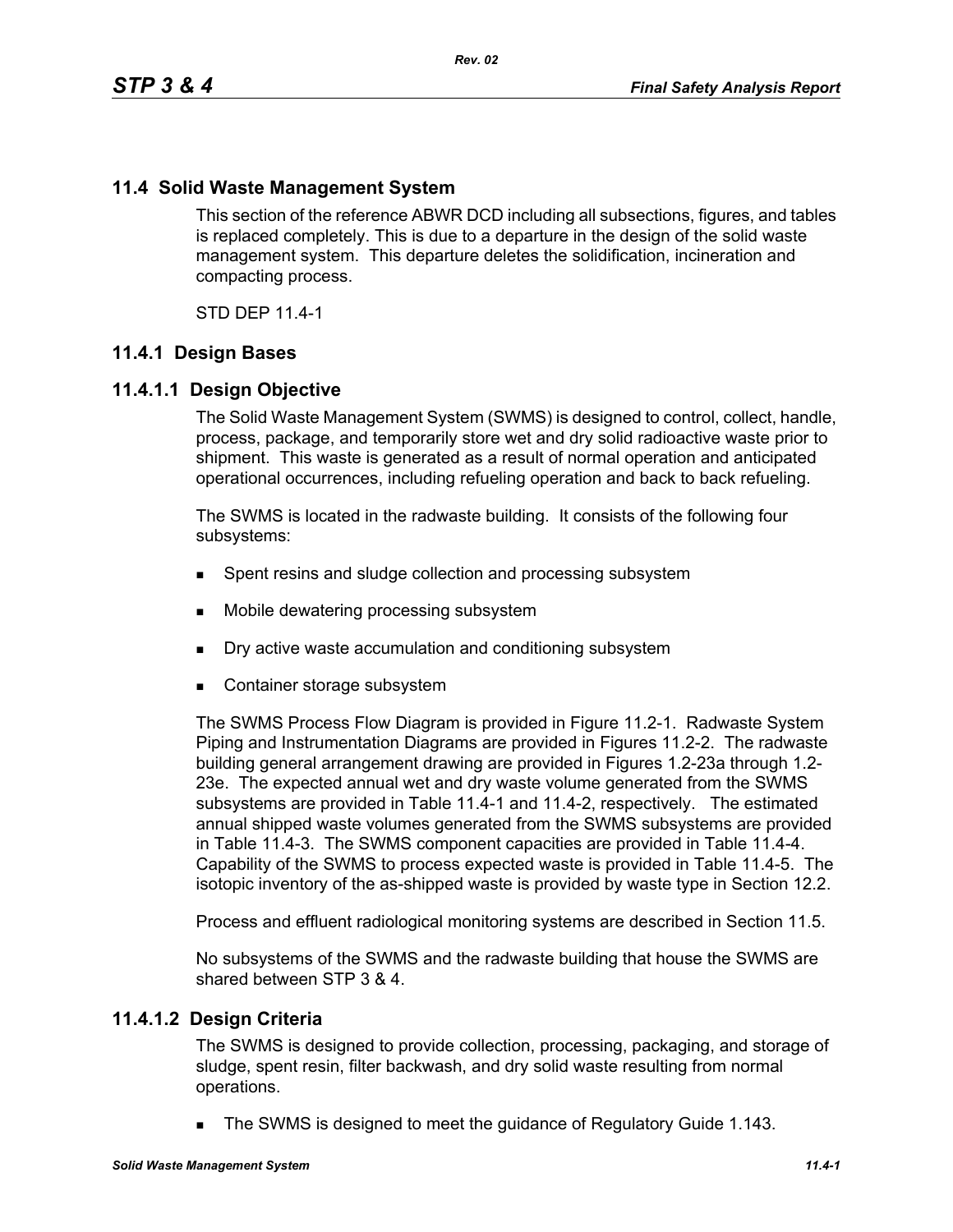- The SWMS is designed to keep the exposure to plant personnel "as low as reasonably achievable" (ALARA) during normal operation and plant maintenance, in accordance with Regulatory Guide 8.8.
- The SWMS is designed to package solid waste in Department of Transportation (DOT)-approved containers for off-site shipment and burial.
- The SWMS is designed to prevent the release of significant quantities of radioactive materials to the environment so as to keep the overall exposure to the public within 10 CFR 20 limits.
- The SWMS is designed to package the wet and dry types of radioactive solid waste for off-site shipment and burial, in accordance with the requirements of applicable NRC and Department of Transportation (DOT) regulations, including 10 CFR 61, 10 CFR 71 and 49 CFR 171 through 180, as applicable. This design results in radiation exposures to individuals and the general population within the limits of 10 CFR 20.
- The seismic and quality group classification and corresponding codes and standards that apply to the design of the SWMS components and piping, and the structures housing the SWMS are discussed in Section 3.2.
- **The non-safety related SSC Quality Control Programs for the SWMS is described** in the STP 3 & 4 Quality Assurance Program description in section 17.5S..
- On-site storage space for 6-month's volume of packaged waste is provided in the radwaste building. Radioactive Waste produced at STP 3 & 4 will normally be shipped to a licensed facility for disposal. However, should disposal circumstances change, an Onsite Staging Facility (OSF) as described in the Unit 1 & 2 UFSAR Section 11.4 is available to provide a staging area for the waste generated.
- All atmospheric collection and storage tanks are provided with an overflow connection at least the size of the largest inlet connection. The overflow is connected below the tank vent and above the high-level alarm setpoint. Each tank room is designed to contain the maximum liquid inventory in the event that the tank ruptures per NUREG-0800, Standard Review Plan, BTP 11-6. Each tank compartment is stainless steel-lined up to a height equivalent to the tank capacity in the room as described in Section 15.7.3.1.
- **The SWMS has no safety-related function. There is no liquid plant discharge from** the SWMS. Failure of the subsystem does not compromise any safety-related system or component nor does it prevent shutdown of the plant. No interface with the safety-related electrical system exists.

Radionuclide influents to the SWMS are presented in Section 12.2. Any resultant gaseous and liquid wastes are routed to other plant sections. Gaseous radionuclides from the SWMS are processed by the monitored radwaste building ventilation system. The monitored ventilation system is described in Section 9.4 and Section 11.5. Liquid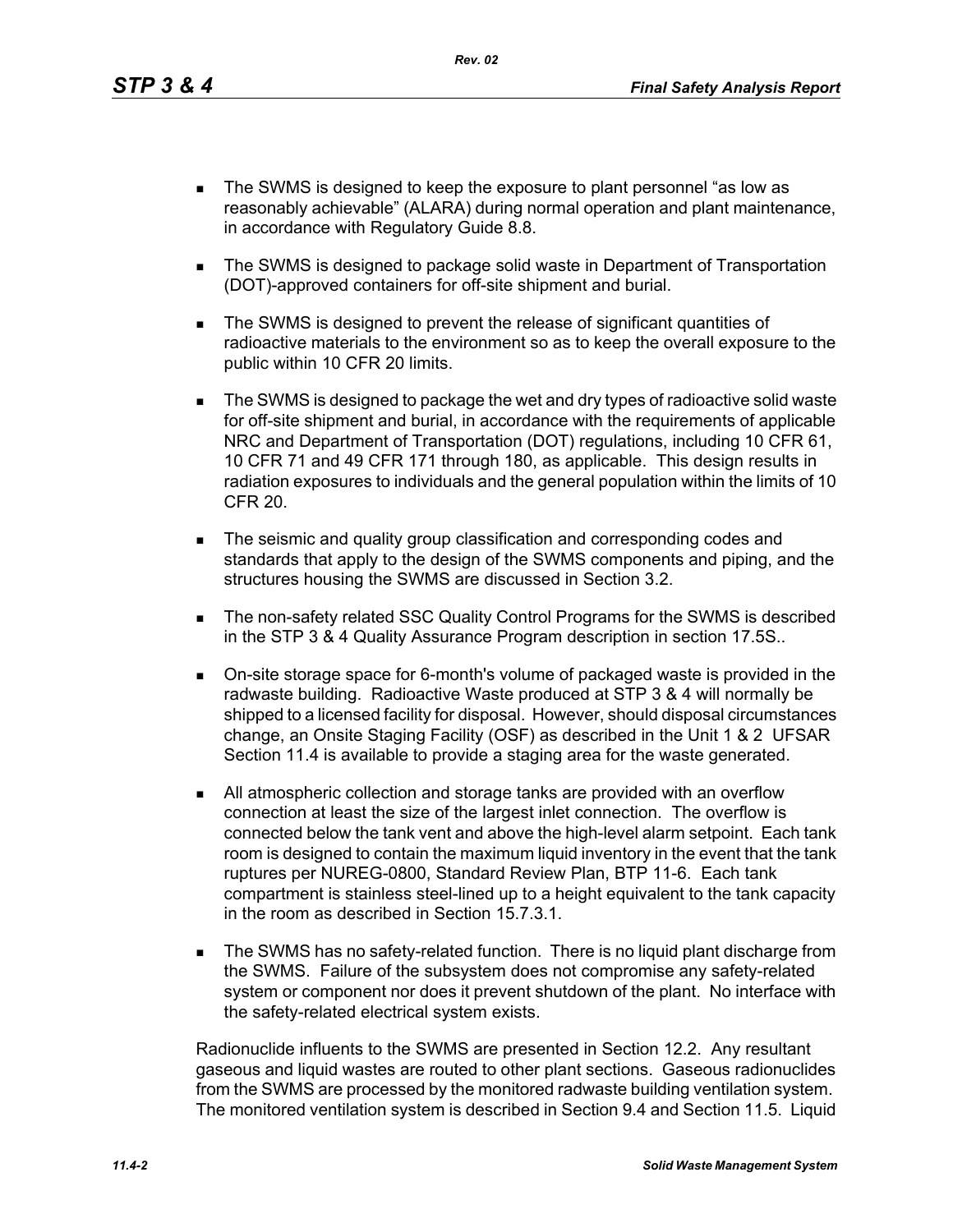waste is processed by the monitored LWMS system as described in Section 11.2. Process and effluent radiological monitoring systems are described in Section 11.5.

Section 12.3 describes systems to detect conditions that may result in excessive radiation levels per Title 10 Code of Federal Regulations Part 50, Appendix A, GDC 63. Section 11.5 describes systems to monitor the effluent discharge paths for radioactive material per Title 10 Code of Federal Regulations Part 50, Appendix A, GDC 64.

A description of the SWMS design features addressing 10 CFR 20.1406 requirements for permanently installed systems is in Subsection 11.2.1.2.4. These design features apply to the SWMS permanent equipment and skid mounted mobile units.

The Area Radiation Monitors for the Radwaste Building spent resins and sludge collection subsystem area, dewatering equipment area, DAW and wet solid waste accumulation area, and high activity waste storage area are depicted on Figure 12.3- 41 and discussed in Subsection 12.3.4. The radwaste building seismic capability is described in Section 3.8.

The mobile dewatering processing equipment is located within the radwaste building as shown in Figure 1.2-23c. Effluents from the SWMS (such as dewatering liquid) are treated by the LWMS. Any airborne activity will be processed through the radwaste building exhaust as discussed in subsection 9.4.6.

STP 3 & 4 is responsible, initially and subsequently, for the identification of mobile/portable LWMS connections that are considered non-radioactive, but later may become radioactive through interfaces with radioactive systems; i.e., a non-radioactive system becomes contaminated due to leakage, valving errors or other operating conditions in radioactive systems. STP 3 & 4 uses operating procedures to ensure the guidance and information in Inspection and Enforcement (IE) Bulletin 80-10 (May 6, 1980) is followed. The SWMS mobile systems are not connected to the potable or sanitary water system. All non-radioactive connections (e.g., makeup water for flushing, service air for sluicing process) to the radwaste system (including the mobile system) contain double isolation e.g., check valves and isolation valve to prevent cross contamination of the non-radioactive system.

Subsection 11.2.1.2.4 addresses the design requirements to minimize contamination of the facility and environment, facilitate decommissioning, and minimize the generation of radioactive waste, in compliance with 10 CFR 20.1406. This includes the design requirements for connections that are considered non-radioactive, but later may become radioactive through interfaces with radioactive systems. 'Minimization' is based on good engineering practice, and/or cost benefit analysis to keep waste generation and dose to as low as reasonably achievable.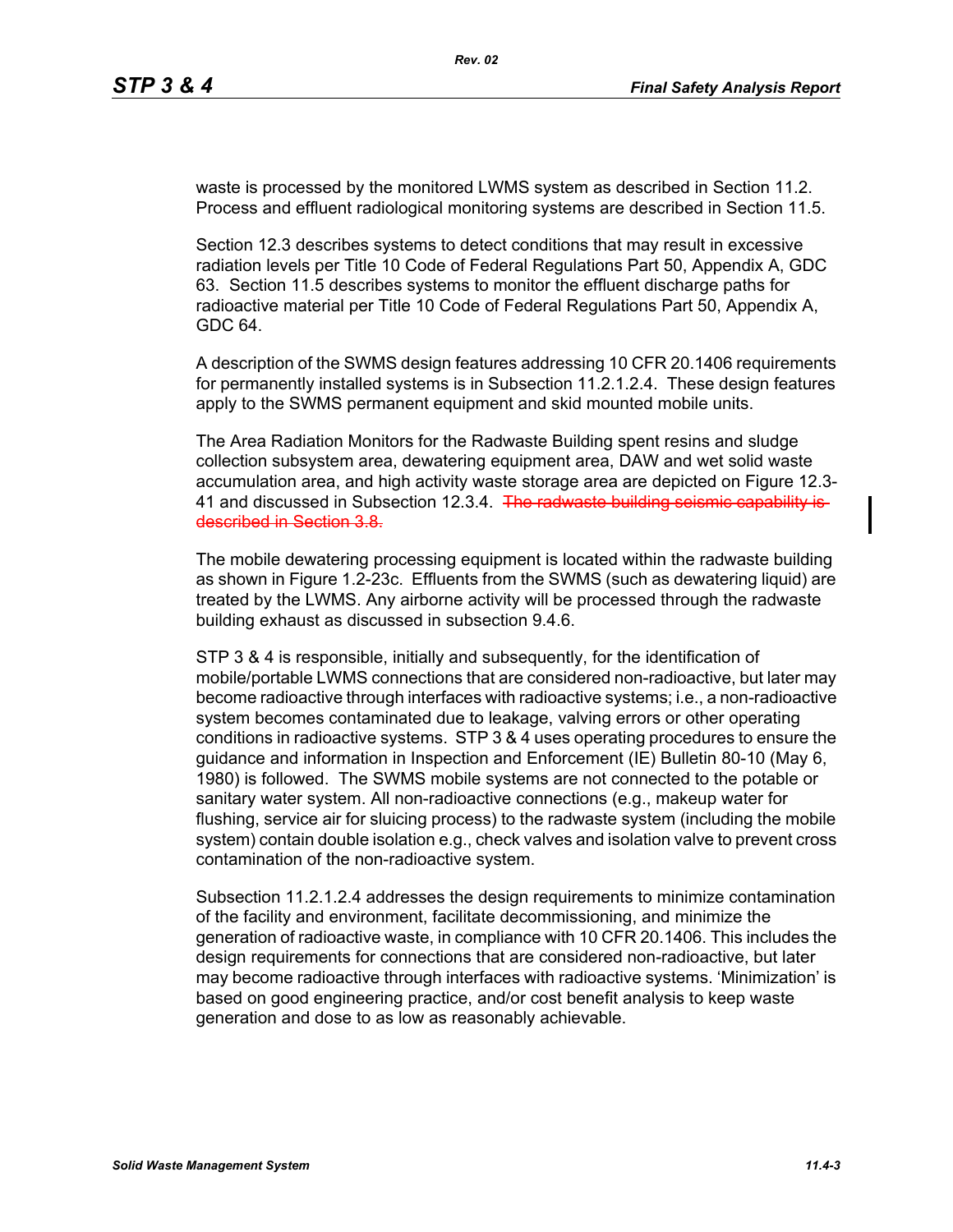# **11.4.2 System Description**

## **11.4.2.1 General Description**

The SWMS controls, collects, handles, processes, packages, and temporarily stores solid waste generated by the plant prior to shipping the waste offsite. The SWMS processes the filter backwash sludge, reverse osmosis rejects, powdered resin sludge and spent resins generated by the Liquid Waste Management System (LWMS), Reactor Water Cleanup System (CUW), the Fuel Pool Cooling and Cleanup System (FPCS), the Suppression Pool Cleanup System and the Condensate Purification System. Contaminated solids such as High Efficiency Particulate Air (HEPA) and cartridge filters, rags, plastic, paper, clothing, tools, and equipment are also disposed of in the SWMS.

The SWMS is capable of receiving, processing, and dewatering the solid radioactive waste inputs for permanent off-site disposal. Liquids from SWMS operations are sent to the appropriate LWMS section for processing as depicted in Figure 11.2-1 and described in Section 11.2.

# **11.4.2.2 System Operation**

## **11.4.2.2.1 General Requirements**

The SWMS complies with Regulatory Guide 1.143, Revision 2, November 2001, as noted in Subsection 11.4.1. The radwaste building is designed to meet the guidance of Regulatory Guide 1.143. as described in Subsection 3.8.4 and Subsection 3.8.4.1.3. Regulatory Guide 1.143, Section 4.1, instructs that the design of radioactive waste management systems, structures and components should follow the direction in Regulatory Guide 8.8. Demonstration of compliance with Regulatory Guide 8.8, Revision 3, June 1978 is located in Subsection 12.1.1.3 and Subsection 12.3.1.

The SWMS consists of four process subsystems described in Subsections 11.4.2.2.2, 11.4.2.2.3, 11.4.4, and 11.4.5.

# **11.4.2.2.2 Spent Resins and Sludges**

The spent resins and sludge collection subsystem collects the filter backwash sludge, reverse osmosis rejects, powdered resin slurry and spent resin into one of the five tanks in accordance with the waste characteristics. The spent resin and sludge tanks are categorized as follows:

- One CUW Backwash Receiving Tank for receiving CUW and FPCS sludge (spent resin)
- **DIE CF Backwash Receiving Tank for receiving the Condensate Polishing System** filter sludge
- One Liquid Waste (LW) Backwash Receiving Tank for receiving the LWMS filter sludge and reverse osmosis rejects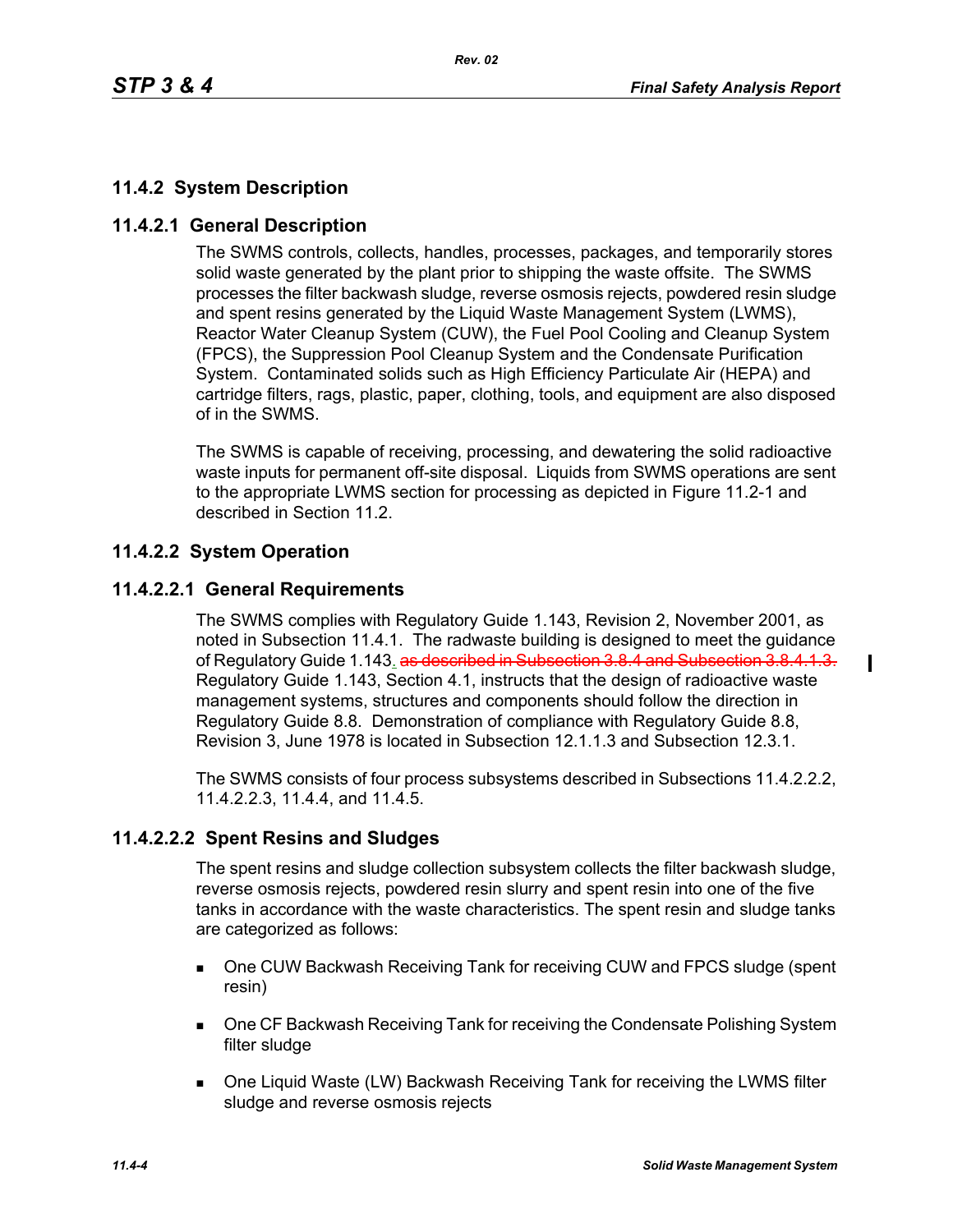**Two Spent Resin Storage Tanks for receiving LWMS spent bead resin and** Condensate Purification System spent bead resin

The capability exists to keep the spent resins from the Condensate Purification System and the spent resins from the LWMS ion exchangers in separate spent resin storage tanks for radioactive decay and storage. Excess water from the spent resin storage tanks is sent to the LCW collector tank or HCW collector tank by a pump. The used condensate polishing resin from the Condensate Purification System may be used in the HCW demineralizer (A) in the high conductivity waste subsystem.

When sufficient spent bead resins have been collected in the spent resin storage tank, they are sent to the mobile dewatering processing subsystem via the spent resin slurry pump. When condensate spent bead resins have been collected in the spent resin storage tank, they are mixed via the spent resin slurry pump and sent to the HCW demineralizer (A) for reuse or to the mobile dewatering processing subsystem via the spent resin slurry pump.

The sludges from the Reactor Water Cleanup (CUW) System, the Fuel Pool Cooling and Cleanup System, the Suppression Pool Cleanup System are collected in the CUW backwash receiving tank. The filter backwashings from the Condensate Polishing System are collected in the CF backwash receiving tank. The sludges from the LWMS are collected in the LW backwash receiving tank. Sludges from powdered resins are transferred to two phase separators.

The capability exists to keep the higher activity sludges and the lower activity sludges in two separate phase separators. The segregation of the high activity sludge and low activity sludge in the phase separators is maintained by administrative control. Excess water from the phase separators is sent to the LCW collector tank or HCW collector tank by a pump.

The two phase separators receive suspended solid slurries from the CUW backwash receiving tank, the CF backwash receiving tank, and the LW backwash receiving tank. The suspended solids are allowed to settle and the residual water is transferred by the phase separator decant pump to the LCW collector tanks or HCW collector tanks for further processing. When sufficient sludges have been collected in the tank, the sludges are mixed and sent to the mobile wet solid waste processing subsystem by the slurry/recirculation sludge pump.

During transfer operations of the spent bead resins, the powdered spent resin slurries and the sludges, the suspended solids are kept suspended by the recirculating process to prevent the suspended solids from agglomerating and possibly clogging lines. Flush connections are provided to prevent resin or slurry possibly clogging of the lines after transfer operations.

The LW backwash receiving tank receives suspended solid slurries from such streams as the filter backwashes and rejects from the reverse osmosis units of the LWMS mobile systems. When sufficient waste has been collected in the tank, the waste is sent to the mobile dewatering processing subsystem by the LW backwash transfer pump or to the phase separator. The rejects from the mobile reverse osmosis system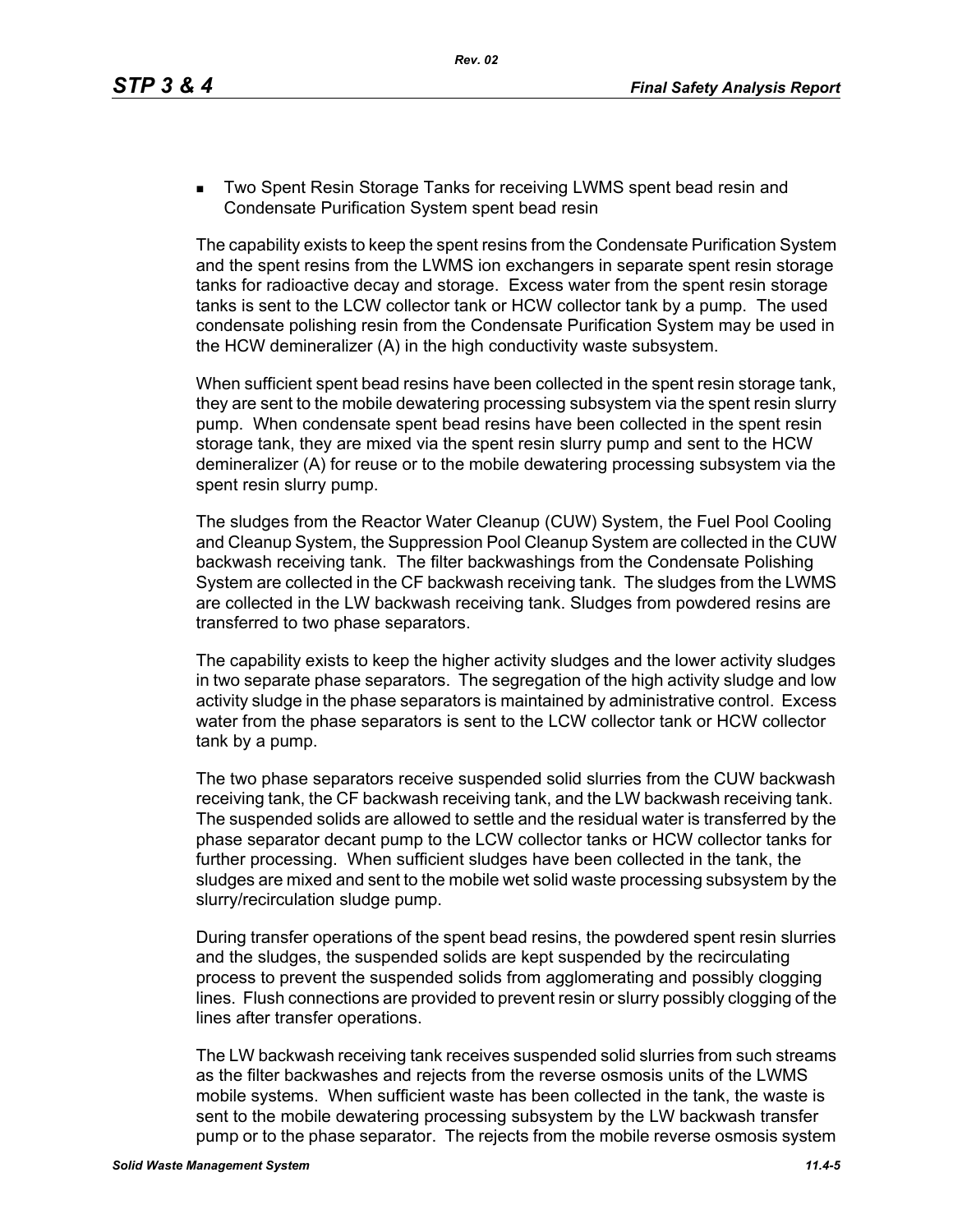of the LWMS collected in the LW backwash receiver tank may be sent to the HCW demineralizer (A) by the LW backwash transfer pump to be treated using the condensate resin prior to disposal.

## *Mobile Dewatering Processing Subsystem*

The mobile dewatering processing subsystem consists of a dewatering station for high activity sludge and a dewatering station for low activity spent resin and sludge. An empty high integrity container (HIC) is lifted off of a transport trailer and placed in each empty dewatering station. The tractor/trailer may then be released. The HIC closure lid is removed and placed in a laydown area. Spent cartridge filters may be placed in the HIC at this point, if not shipped in separate containers.

Next, the fill head is positioned over the HIC with a crane. The fillhead assembly is provided with a level detection system, a camera and light assembly, a mechanical level indicator and a temperature measurement. The fill head closed circuit television camera allows for remote viewing of the fill operation. The level detection system will automatically close the waste control valve on high level. The HIC is then filled with designated wet solid waste. The capability to obtain samples during the fill operation is provided. A radiation monitor on the transfer line to the HIC allows for the monitoring of the dose rate of the slurry being added to the HIC.

Excess water is removed from the HIC and sent by a pump to the HCW collector tank that is in the receiving mode. Sufficient water is removed to ensure there is very little or no free standing water left in the HIC to meet burial site or offsite processors waste acceptance criteria. Drying of the HIC contents may also be performed with heated air or pressure reduction. Condensate from drying is drained to the LWMS. The HICs are vented to the radwaste building HVAC system.

The fill head is then removed and placed in a laydown area. The closure head is then placed on the HIC. The HIC is inspected to insure the surface is clean before it is moved to the temporary storage area. The HIC is provided with a passive vent to prevent gas buildup. Radiation shielding is provided around the HIC stations.

The estimated annual shipped waste volumes from processing wet solid wastes are presented in Table 11.4-3. The mobile dewatering processing subsystem is connected to the SWMS tanks and pumps as shown in Figure 11.2-2 (Sheet 17 of 36).

# **11.4.2.2.3 Dry Active Waste (DAW)**

Dry solid wastes consist of air filters, miscellaneous paper, rags, etc., from contaminated areas; contaminated clothing, tools, and equipment parts that cannot be effectively decontaminated; and solid laboratory wastes. The off gas system activated carbon is rejuvenated by the off gas system and does not normally generate dry solid waste. Project specific actions will be developed regarding the removal, replacement, and processing of off gas activated carbon in the unlikely event that significant quantity of off gas system activated carbon requires replacement during the life of the plant. The activity of much of the dry solid wastes is low enough to permit handling by contact. These wastes are collected in containers or bags located in appropriate areas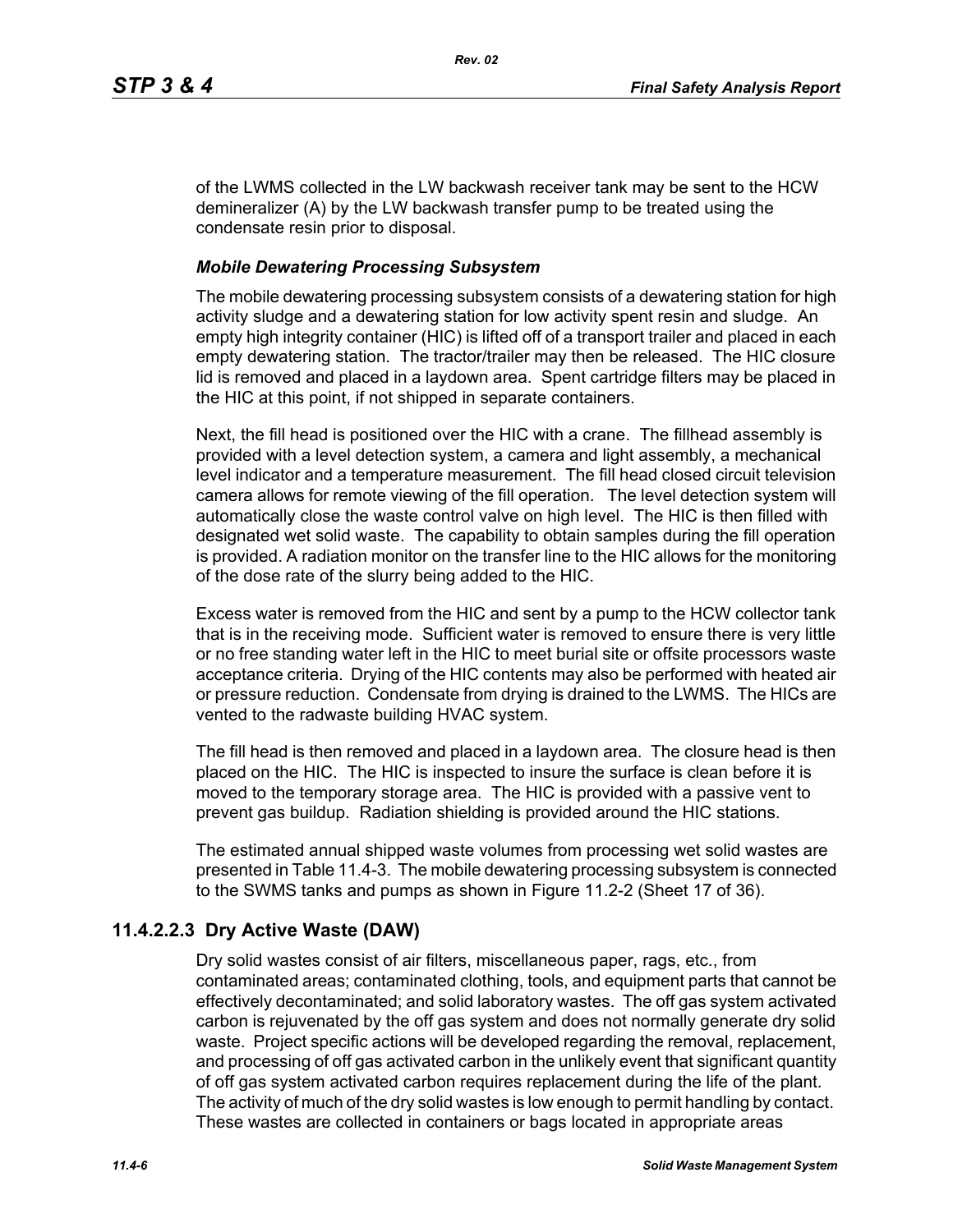throughout the plant, as dictated by the volume of wastes generated during operation and maintenance. The filled containers or bags are sealed and moved to controlledaccess enclosed areas for temporary storage.

Most dry waste is expected to be sufficiently low in activity to permit temporary storage in unshielded, cordoned-off areas. Dry Active Waste (DAW) is sorted and packaged in a suitably sized container that meets DOT requirements for shipment to either an offsite processor or for ultimate disposal. The DAW is normally separated into three categories: non-contaminated wastes (clean), contaminated metal wastes, and the other wastes, i.e., clothing, plastics, HEPA filters, components, etc. Higher dose rate DAW is separated from other DAW to reduce dose during handling and facilitate shipment of shielded containers. Non-contaminated (clean) materials identified during the sorting process are removed for plant reuse or general debris disposal.

In some cases, large pieces of miscellaneous waste are packed into larger boxes. Because of its low activity, this waste can be stored until enough is accumulated to permit economical transportation to an off-site burial ground for final disposal.

The capability exists to bring a shipping container into the radwaste building truck bay. Bagged DAW can be directly loaded into the shipping container for burial or processing in off-site facilities. A weight scale is provided to ensure optimum shipping/disposal weight of the shipping container.

Cartridge filters that are not placed in HICs are placed in suitability-sized containers meeting DOT requirements.

The estimated shipped waste volumes from processing DAWs are presented in Table 11.4-3.

# **11.4.2.2.4 Environmental and Exposure Control**

During the operation of the wet waste processing and dewatering equipment, the individual component vent systems assure that dust or contaminated air are not released to the work spaces.

## **11.4.2.2.5 Malfunction Analysis**

The process system is protected from component failure and operator error through a series of safety measures. These safety measures include:

- $\blacksquare$  Verification that the fillhead dewatering assembly is properly covering the container prior to start of filling and dewaterign process
- High level alarm with automatic waste control valve shutoff
- **Remote viewing of the container during filling and dewatering processes using a** camera and light assembly
- Verification of the waste radiation dose rate using a radiation monitor on the transfer line to the container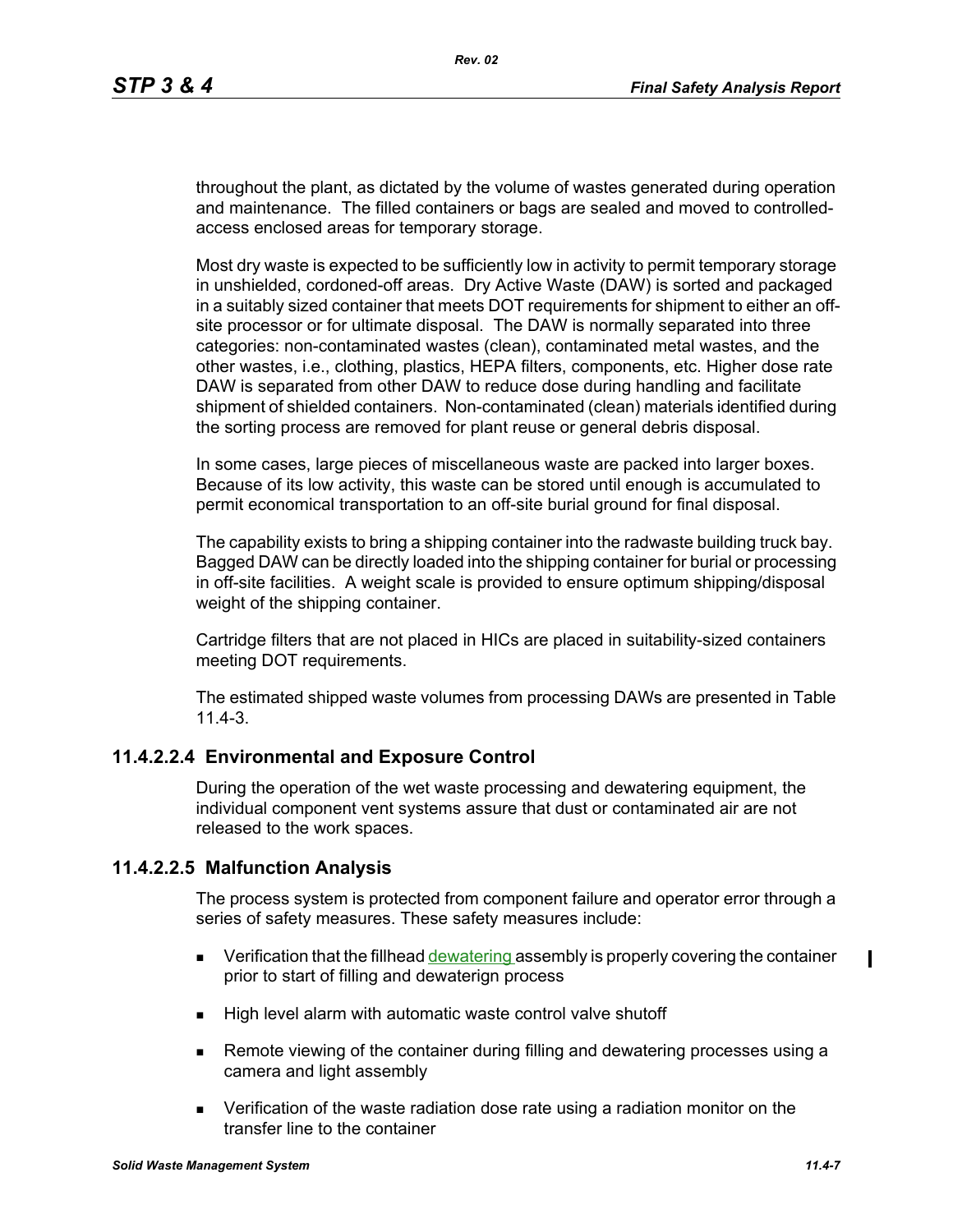## **11.4.2.2.6 Shipment**

Waste is classified as A, B, or C and meet the requirements of the waste treatment facility or repository per 10 CFR 61.55 and 61.56. The packaging and shipment of radioactive solid waste for disposal will be in compliance with 10 CFR 20 Appendix G and 49 CFR 173, Subpart I. The expected annual volumes of solid radwaste to be shipped offsite are estimated in Table 11.4-3. Specific container types are determined by STP 3 & 4 operating procedures. For estimating the number of containers and the number of potential shipments, typical industrial containers with useful volumes of 99 cubic feet for class B waste and 174 cubic feet for class A waste were used for the calculation. It is estimated that for six months operation, about 10 containers of class B waste and 80 containers of class A waste are generated. Number of shipments is determined by STP to support plant operations.

# **11.4.2.2.7 Contingencies for Class B and C Wastes**

It is expected that Class B and C wastes will constitute about 5% of the low level radioactive waste (LLRW) that will be generated by the plant, with the balance being Class A waste (with small amounts of greater than Class C wastes that are subject to separate disposal provisions). As of July 1, 2008, the LLRW disposal facility in Barnwell, South Carolina is no longer accepting Class B and C waste from sources in states such as Texas that are outside of the Atlantic Compact. However, the disposal facility in Clive, Utah, is still accepting Class A waste from out of state.

STP 3 & 4 plans to load fuel in 2015 and begin operation no earlier than 2016 and therefore will not be generating Class B and C waste until then. Typically it takes about a year after fuel load before a sufficient quantity of B/C waste is generated to warrant a shipment for disposal. By that time, it is probable that a commercial disposal facility for the Texas Compact will be available to accept Class B and C waste from sources in Texas. In particular, in 2004, Waste Control Specialists applied for a license from the Texas Commission on Environmental Quality (TCEQ) to develop a disposal facility in Andrews County, Texas for Class A, B and C waste.

However, in the event that there are no disposal facilities that will accept Class B and C wastes from sources in Texas at the time the plant begins operation, there are several options available for storage of such waste pending shipment offsite once a disposal facility becomes available:

**As provided in the Section 11.4.1.2, STP 3 & 4 Radwaste Building is designed to** have 6 months of storage capacity for LLRW. Since Class B and C waste constitute only about 5% of the total LLRW, the Radwaste Building has about 10 years of safe storage capacity if it used solely for storage of Class B and C waste and if Class A waste is promptly shipped offsite. Also the waste tables in Section 11.4 are not based on a volume reduction (VR) process. Hence it is possible to extend this storage time frame by utilizing commercially available off-site waste processors. For example a VR of 8 to 10 is presently being achieved for resins.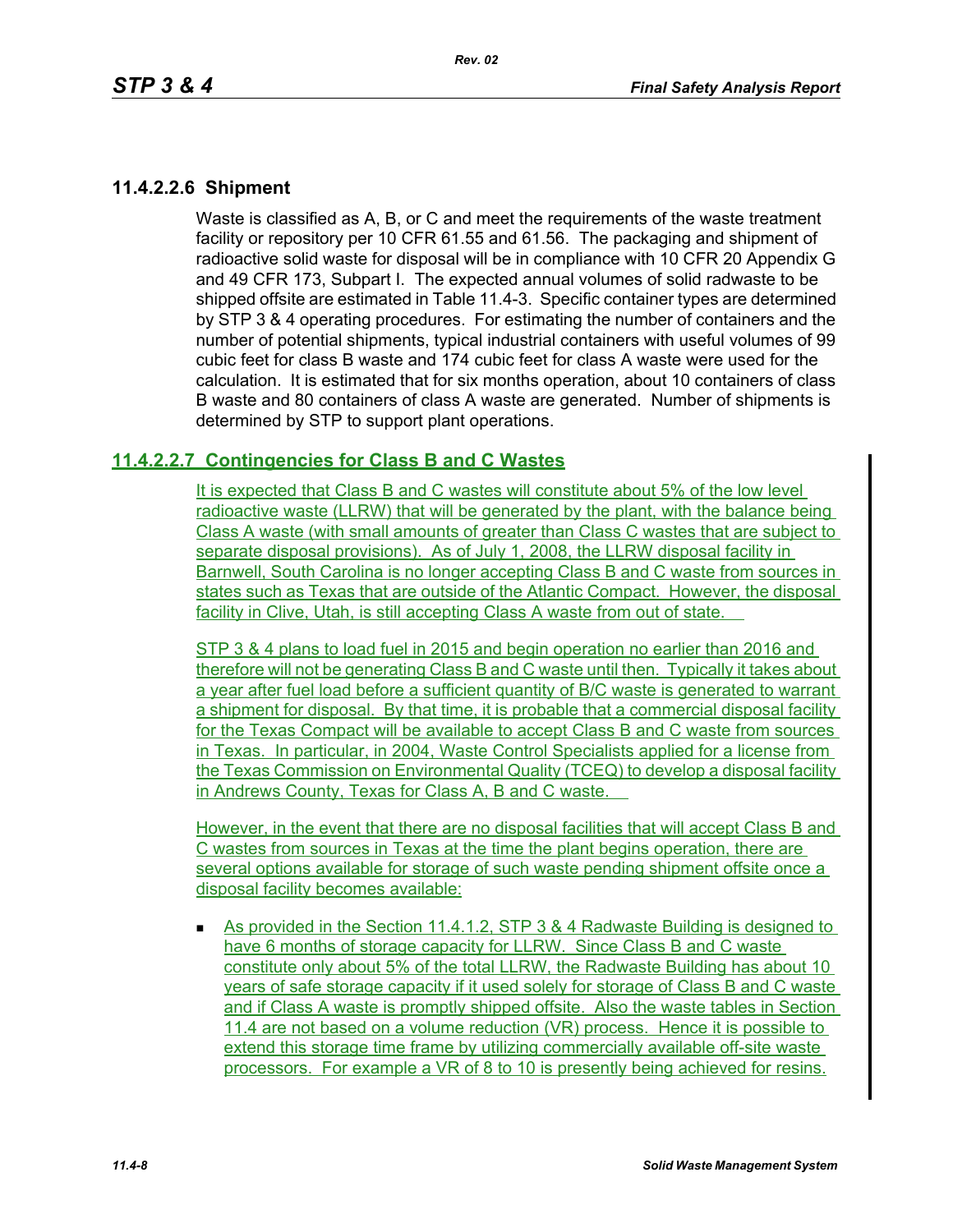- As provided in Section 11.4.1.2, STP 1 & 2 have an Onsite Staging Facility (OSF) that could be used to store waste from STP 3 & 4 if that should become necessary. As explained in the Section 11.4.2.3.2 of the STP 1 & 2 UFSAR, the OSF has a 5 year LLRW storage capacity for Units 1 and 2. If that storage capacity were to be devoted to Class B and C waste, the OSF would have approximately 100 years of safe storage capacity for two units or 50 years for four units, assuming that Class A waste is shipped offsite in the normal course of business. Just as explained above, the storage duration could be extended by utilizing VR.
- If still additional storage capacity were eventually to be needed, STP  $3 \& 4$  could construct storage facilities in accordance with applicable NRC guidance, such as Regulatory Issue Summary (RIS) 2008-12, Considerations for Extended Interim Storage of Low-Level Radioactive Waste by Fuel Cycle and Materials Licenses, and NUREG 0800 Section 11.4.

If STP 3 & 4 were to need to store Class B and C waste for an extended period of time, it would implement the provisions of RIS 2008-12 and NUREG 0800 Section 11.4.

# **11.4.3 Plant-Specific Solid Radwaste Information**

- *(1)* STP 3 & 4 do not utilize an incinerator system.
- *(2)* The wet waste solidification process and the spent resin and sludge dewatering process will result in products that comply with 10 CFR 61.56 for STP 3 & 4 as provided in Radioactive Waste Process Control Program (PCP). The PCP utilized by Units 1 & 2 is provided with the COL application and the latest revision will be provided as per the schedule in Table 13.4S-1.
- *(3)* Establishment and implementation of a process control program (PCP) for the dewatering processing of the spent resins and filter sludges for STP 3 & 4 is provided in Radioactive Waste Process Control Program (PCP). The PCP utilized by Units 1 & 2 is provided with the COL application and the latest revision will be provided as per the schedule in Table 13.4S-1.
- *(4)* On-site storage space for 6-months volume of packaged waste is provided. Packaged waste includes HICs, shielded filter containers and 55-gallon (200 liter) drums and boxes as necessary. The projected 6-months solid waste containers required to be stored on-site in the radwaste building are summarized in Table 11.4-6. The on-site storage area in the Radwaste Building is located along the left or west wall of the truck bay area shown in Figure 1.2-23c. Moveable shielding is used to shield the high activity containers located in the on-site storage area.
- *(5)* Radioactive waste shipping packages meet the requirements in 10 CFR 71 for STP 3 & 4 as provided in the plant radiation protection program as described in Section 12.5.3.
- *(6)* Based on the as-built design, set points for the liquid discharge radiation monitor are established in Section 11.5.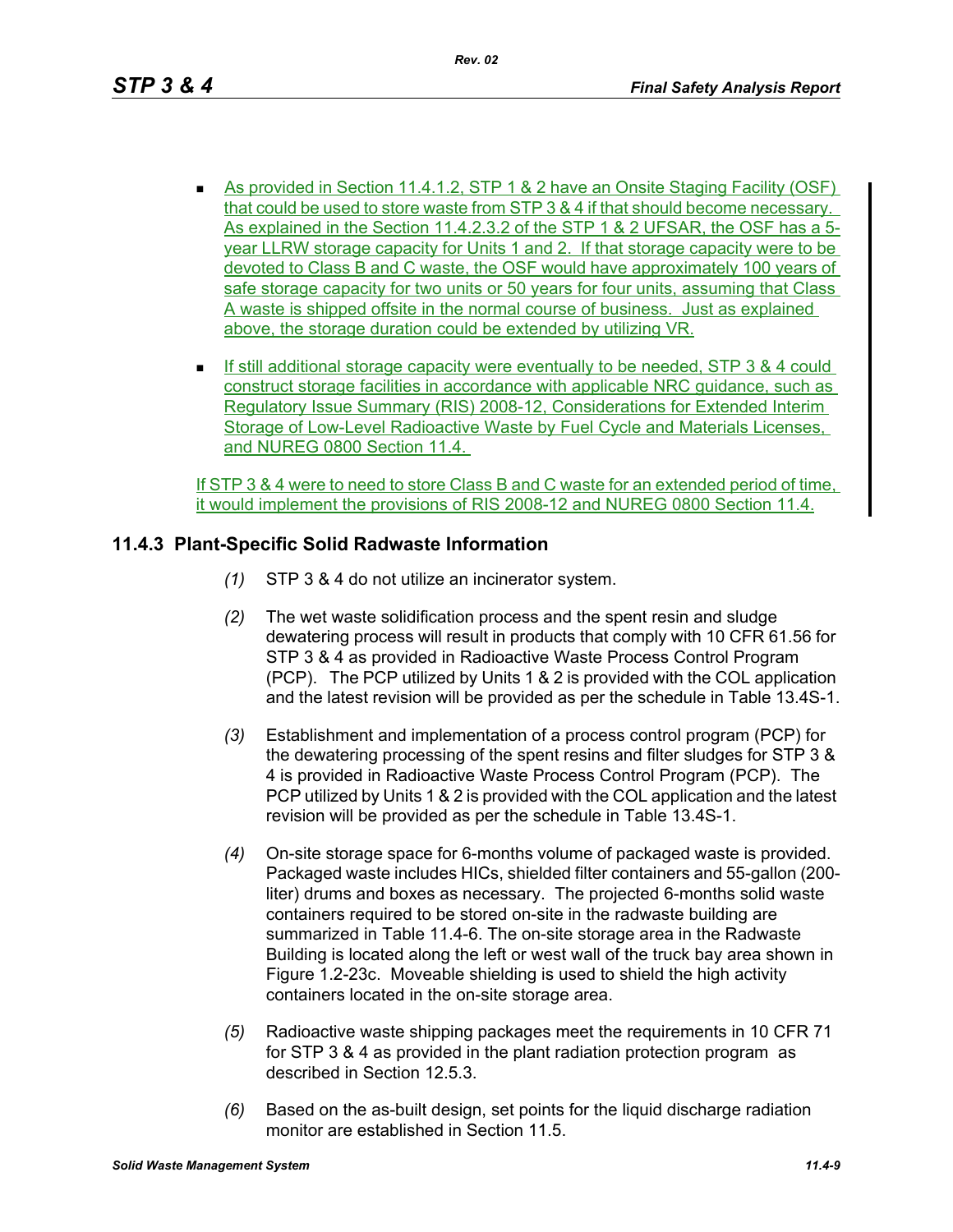# **11.4.4 Mixed Waste Processing**

STP 3 & 4 is not expected to generate any mixed waste. The mixed waste volumes generated and shipped, if any, are anticipated to be less than or equal to the volumes provided in Table 11.4-3. If mixed waste is generated, it will be collected primarily in 55-gallon collection drums and sent offsite to an appropriately permitted vendor processor. However, should circumstances dictate the storage or disposal of larger quantities of mixed waste, other approved containers, such as HICs, or use of multiple approved containers can be used. Storage and disposal of mixed waste will be in accordance with the facility's NRC license, DOT transportation regulations, EPA mixed waste regulations, state and local regulations and associated permits.

# **11.4.5 Detailed System Component Description**

The major components of the SWMS are as follows:

## **11.4.5.1 Pumps**

Typically-twothree types of pumps are utilized in the SWMS.

The SWMS process pumps are usually centrifugal or progressive cavity pumps constructed of materials suitable for the intended service. Air-operated diaphragm type pumps are generally utilized in dewatering stations.

Pump codes for the SWMS are per RG 1.143 guidance as shown in Table 11.2-1.

## **11.4.5.2 Tanks**

Tanks are sized to accommodate a sufficient volume of waste sludges or spent resin to fill a HIC. The SWMS tanks are sized for normal plant waste volumes with sufficient excess capacity to accommodate equipment downtime and expected maximum volumes that may occur. Each phase separator is capable of accommodating at least 60 days of waste generation at normal generation rates of powdered resins from the CUW system, FPC System, and the Suppression Pool Cleanup System. Each spent resin storage tank is capable of accommodating at least 30 days of waste generation at normal generation rates of spent resins from the Condensate Polishing System and the LWMS. The LW backwash receiving tank is capable of accommodating at least 30 days of waste generation at normal generation rates of slurries (filter backwashing and reverse osmosis reject) from the LWMS. Table 11.4-5 includes the holdup times for the phase separators, LW backwash receiving tank and the spent resin storage tanks. The tanks are constructed of stainless steel to provide a low corrosion rate during normal operation. They are provided with mixing eductors and/or air spargers. The capability exists to sample all SWMS tanks. All SWMS tanks are vented through a filtration unit and the exhausted air is eventually discharged via the radwaste building HVAC system into the plant vent.

Each collection tank compartment is designed to contain the maximum liquid inventory in the event that the tank ruptures. Each collection tank compartment is steel-lined up to a height equivalent to the tank capacity in the room as described in Section 15.7.3.1.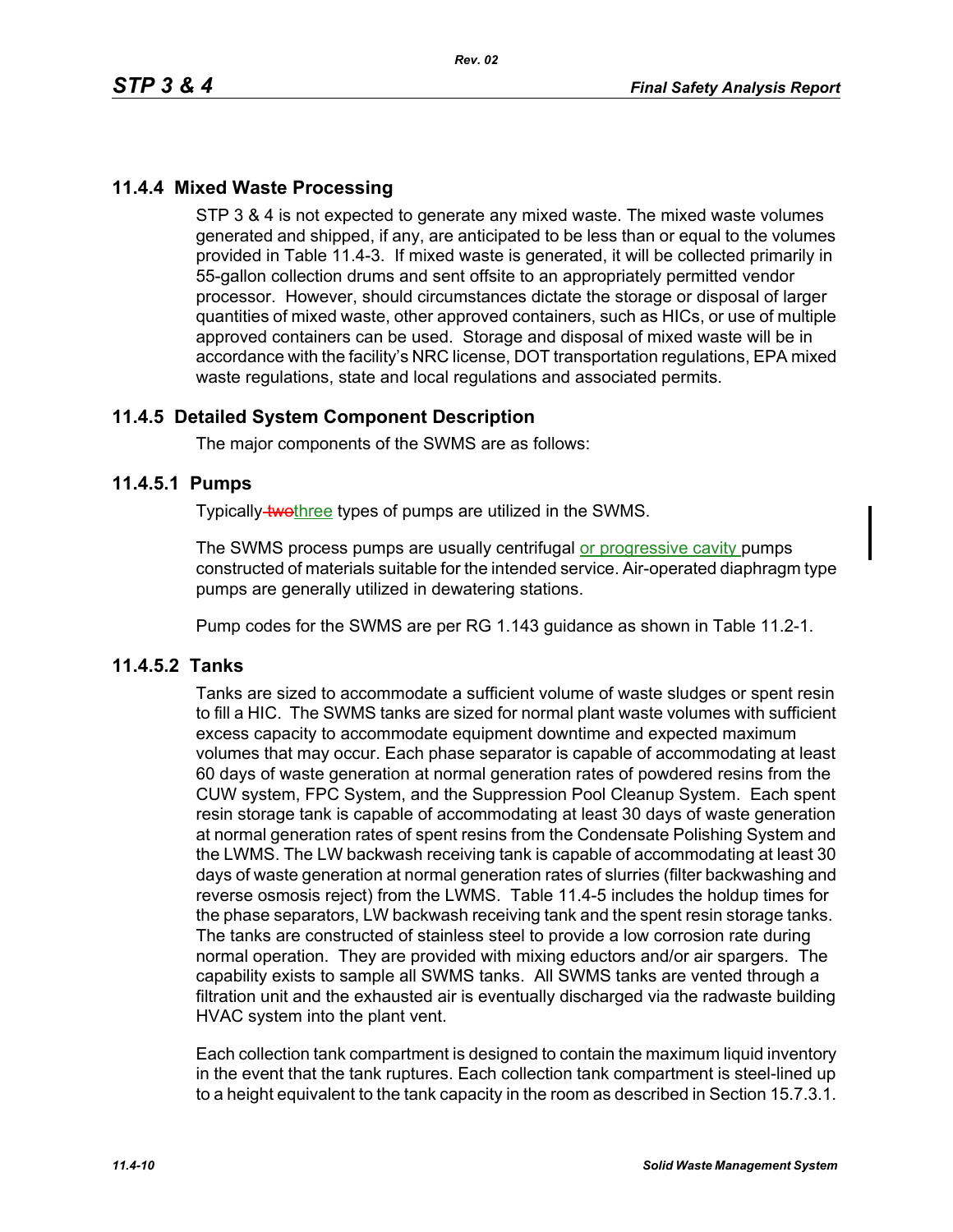The vent and overflow nozzles of the spent resin tank are equipped with fine mesh screens to minimize spread of particulate contamination to the radwaste tank vent system.

Tank codes for the SWMS are per RG 1.143 guidance as shown in Table 11.2-1.

## **11.4.5.3 Piping**

Piping used for hydraulic transport of slurries such as ion exchange resins, filter backwash (sludge), and waste tank sludge are specifically designed to assure troublefree operation. Pipe flow velocities are sufficient to maintain a flow regime appropriate to the slurry being transported (ion exchange resins, filter backwash, or tank sludge). An adequate water/solids ratio is maintained throughout the transfer. Slurry piping is provided with manual and automatic flushing with a sufficient water volume to flush the pipe clean after each use, i.e., at least two pipe volumes.

Piping codes for the SWMS are per RG 1.143 guidance as shown in Table 11.2-1.

## **11.4.5.4 Venting**

Exhaust ventilation is described in Section 9.4.

## **11.4.5.5 Mobile Dewatering Processing Subsystem**

The radwaste treatment systems include modular mobile system skids that are designed to be readily replaced during the life of the plant. In-plant supply and return connections from permanently installed equipment to the mobile system are provided to ensure operational flexibility.

The mobile subsystem consists of equipment modules, with subcomponents, piping and instrumentation and controls necessary to operate the subsystem. Components are in module(s) designed for installation and replacement due to component failure and/or technology upgrade. The modules include shielding required between the radiation sources of the modules and access and service areas in the radwaste building. The modules are permanently installed in the radwaste building.

The SWMS mobile dewatering processing system is located in the Liquid Waste Treatment System bay area of the radwaste building to allow truck access and mobile system skid loading and unloading. Modular shield walls are provided in the RW to allow shield walls to be constructed, as necessary, to minimize exposure to personnel during operation and routine maintenance. Solid radwaste processing is performed using mobile dewatering processing subsystem.

The mobile dewatering processing subsystem is comprised of dewatering fillhead assembly, dewatering pump skid, waste control valves, control console and dewatering container. The fillhead assembly is provided with a level detection system, a camera and light assembly, a mechanical level indicator and a temperature measurement. The dewatering containers include both HICs and carbon steel liners. The containers internal design includes elaborate filtration arrays, for dewatering the varying resin and filtration media. The mobile dewatering processing equipment is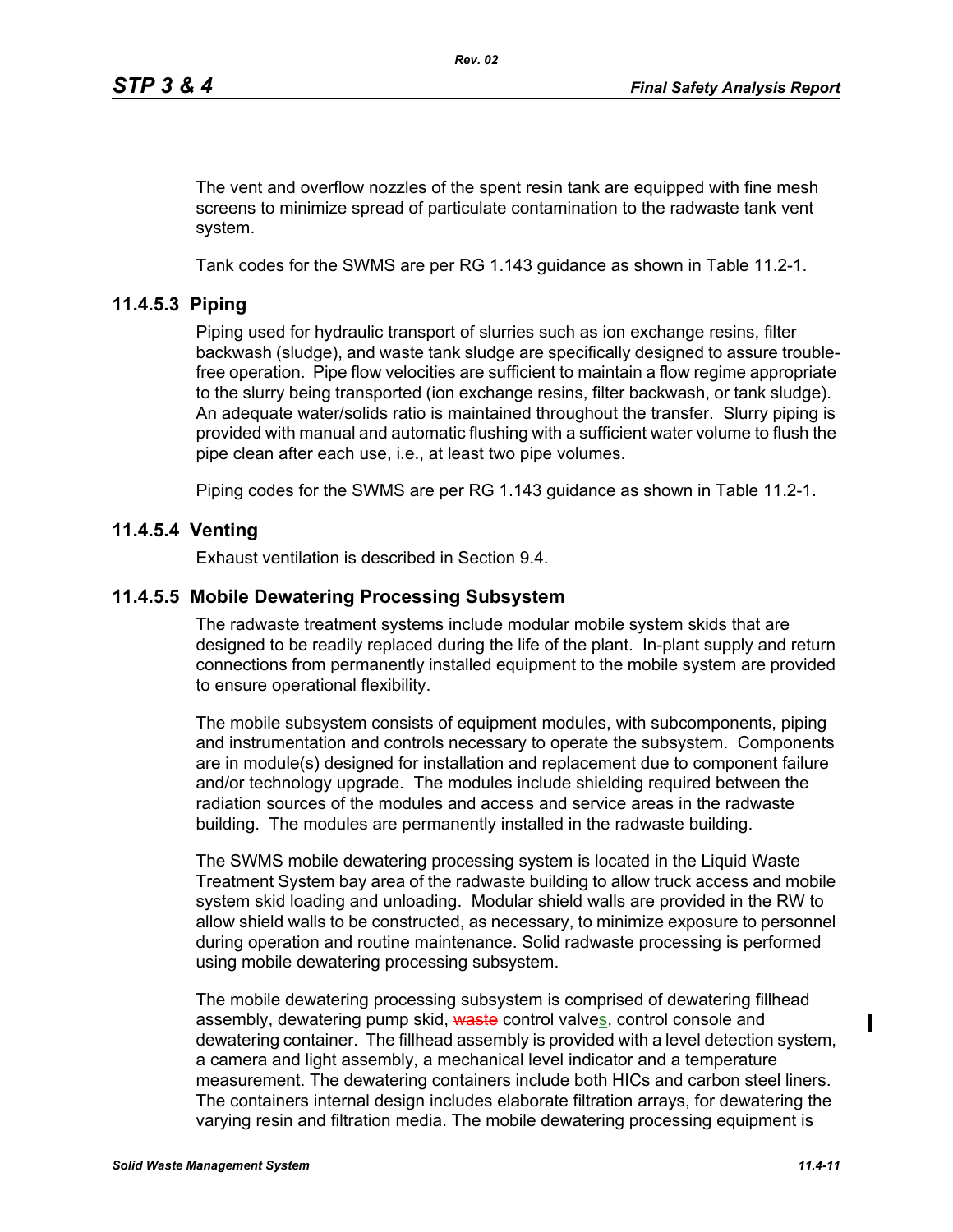anticipated to be modernized as more effective technologies are discovered and proved throughout the life of plant operation. To effect this modernization, the various systems, structures and components associated with the mobile dewatering processing system may be grouped or associated on or in skids or assemblies, including ancillary equipment such as instrumentation, electrical components, mounting connections. The mobile dewatering processing subsystem is connected to the SWMS tanks and pumps as shown in Figure 11.2-2.

Solid waste system permanent equipment (tanks and pumps) is described throughout Section 11.4. Liquid waste processing is described in Section 11.2. Ventilation is described in Section 9.4. The radwaste building structure is described in Section 3.8. Instrumentation requirements are described in Section 11.4.5.

# **11.4.6 Testing and Inspection Requirements**

The SWMS is tested during the preoperational test program as discussed in 14.2.12.1.75. The SWMS equipment will be performance tested to demonstrate conformance with design process capabilities. An integrity test is performed on the system upon completion.

Provisions are made for periodic inspection of major components to ensure capability and integrity of the systems. Display devices are provided to indicate parameters (such as process radiation levels) required in routine testing and inspection.

## **11.4.7 Instrumentation Requirements**

The SWMS is operated and monitored from the radwaste control room or local operating stations within the facility. Major system parameters, i.e., tank levels, process flow rates, etc., are indicated and alarmed to provide operational information and performance assessment. Priority system alarms (such as process radiation levels) are repeated in the main control room. Instruments, including back flushing provisions, are located in low radiation areas when possible, as described in Section 12.3. These back flushing provisions are designed with the guidance of IE Bulletin 80- 10.

Requirements for sampling are set forth in Subsection 9.3.2.

## **11.4.8 References**

11.4-1 ANSI 55.1 –July 28, 1992, American National Standard for Solid Radioactive Waste Processing System for Light Water Reactor Plants.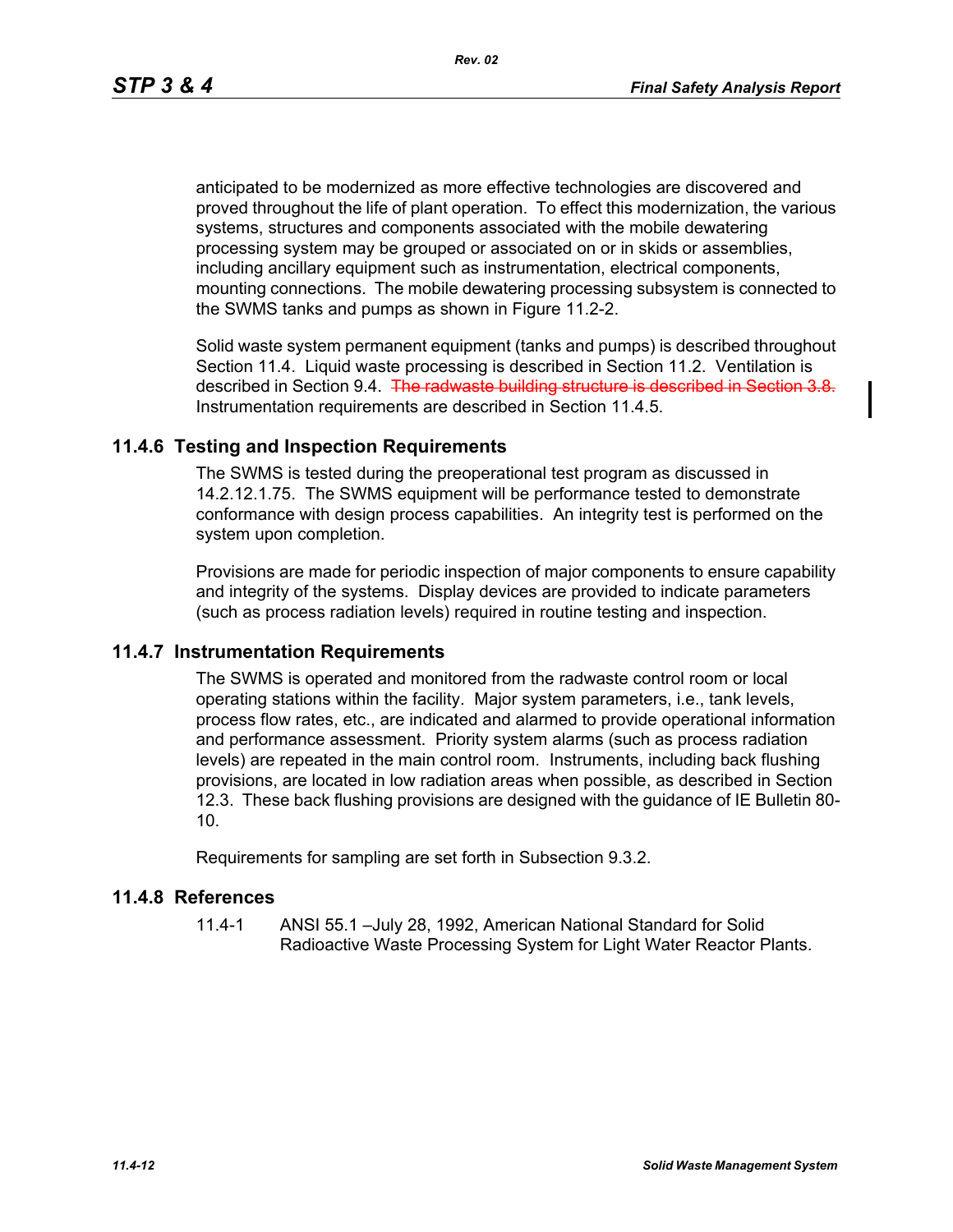| Table 11.4-1 Expected Waste Volume Generated Annually by Each "Wet" Solid Waste and |  |
|-------------------------------------------------------------------------------------|--|
| <b>Tank Capacities</b>                                                              |  |

| <b>Wet Waste Source</b>                        | Volume Generated (m <sup>3</sup> /yr) | <b>Typical Waste Classification</b> |
|------------------------------------------------|---------------------------------------|-------------------------------------|
| CUW F/D sludge <sup>(a)</sup>                  | 4.7                                   | B                                   |
| FPC F/C sludge $(a)$                           | 1.8                                   | B                                   |
| Condensate Filter sludge <sup>(a)</sup>        | 4.6                                   | A                                   |
| LCW Filter B sludge <sup>(b)</sup>             | 0.6                                   | A                                   |
| HCW Filter B sludge(b)                         | 2.4                                   | A                                   |
| HCW Filter A sludge <sup>(e)</sup>             | 1.4                                   | A                                   |
| HCW Reverse Osmosis Unit Reject <sup>(b)</sup> | 73.0                                  | A                                   |
| Condensate Demineralizer resin <sup>(c)</sup>  | 18.0                                  | A                                   |
| LCW Demineralizer resin <sup>(d)</sup>         | 1.8                                   | A                                   |
| HCW Demineralizer resin <sup>(d)</sup>         | 1.8                                   | A                                   |

(a) The first three items in the table above are stored in either of two CUW phase separators which have a capacity of 100  $m<sup>3</sup>$ each. During a normal period these three wastes are generated at a rate of about  $2m<sup>3</sup>$  in 60 days.

(b) The LCW and HCW sludge (including RO reject) are stored in the LW backwash receiving tank. The LW backwash receiving tank has a capacity of 50  $\text{m}^3$ . During a normal period about 10  $\text{m}^3$  is generated in 30 days.

(c) The condensate demineralizer resin is stored in one of the two spent resin storage tanks, each has a capacity of 50  $m<sup>3</sup>$ . During a normal period spent resin is generated at a rate of about 2m<sup>3</sup> in 30 days.

(d) The LCW and HCW demineralizers resin is stored in the one of the two spent resin storage tanks, each has a capacity of 50  $\text{m}^3$ . During a normal period spent resin is generated at a rate of about  $4\text{m}^3$  every 365 days.

(e) The HCW Filter A sludge of 1.4  $m<sup>3</sup>$  is generated every 365 days and collected in a container.

Thus, the storage requirements in BTP ETSB 11.3, Part B.III.1 are met.

|  | Table 11.4-2 Estimate of Expected Annual "Dry" Solid Wastes |  |  |  |
|--|-------------------------------------------------------------|--|--|--|
|--|-------------------------------------------------------------|--|--|--|

| Dry Waste Source   | Volume Generated(m <sup>3</sup> /yr) |  |
|--------------------|--------------------------------------|--|
| Combustible waste  | 225                                  |  |
| Compactible waste  | 38                                   |  |
| <b>Other waste</b> | 100                                  |  |

| Table 11.4-3 Estimated Shipped Solid Waste Volumes |  |  |  |  |  |
|----------------------------------------------------|--|--|--|--|--|
|----------------------------------------------------|--|--|--|--|--|

| <b>Waste Type</b>        | <b>Shipped Volume</b><br>$(m^3/yr)$ |
|--------------------------|-------------------------------------|
| <b>Combustible Waste</b> | 225                                 |
| Compactable Waste        | 38                                  |
| Resins and Sludges       | 110                                 |
| <b>Other Waste</b>       | 100                                 |
| Mixed Waste              | 0.5                                 |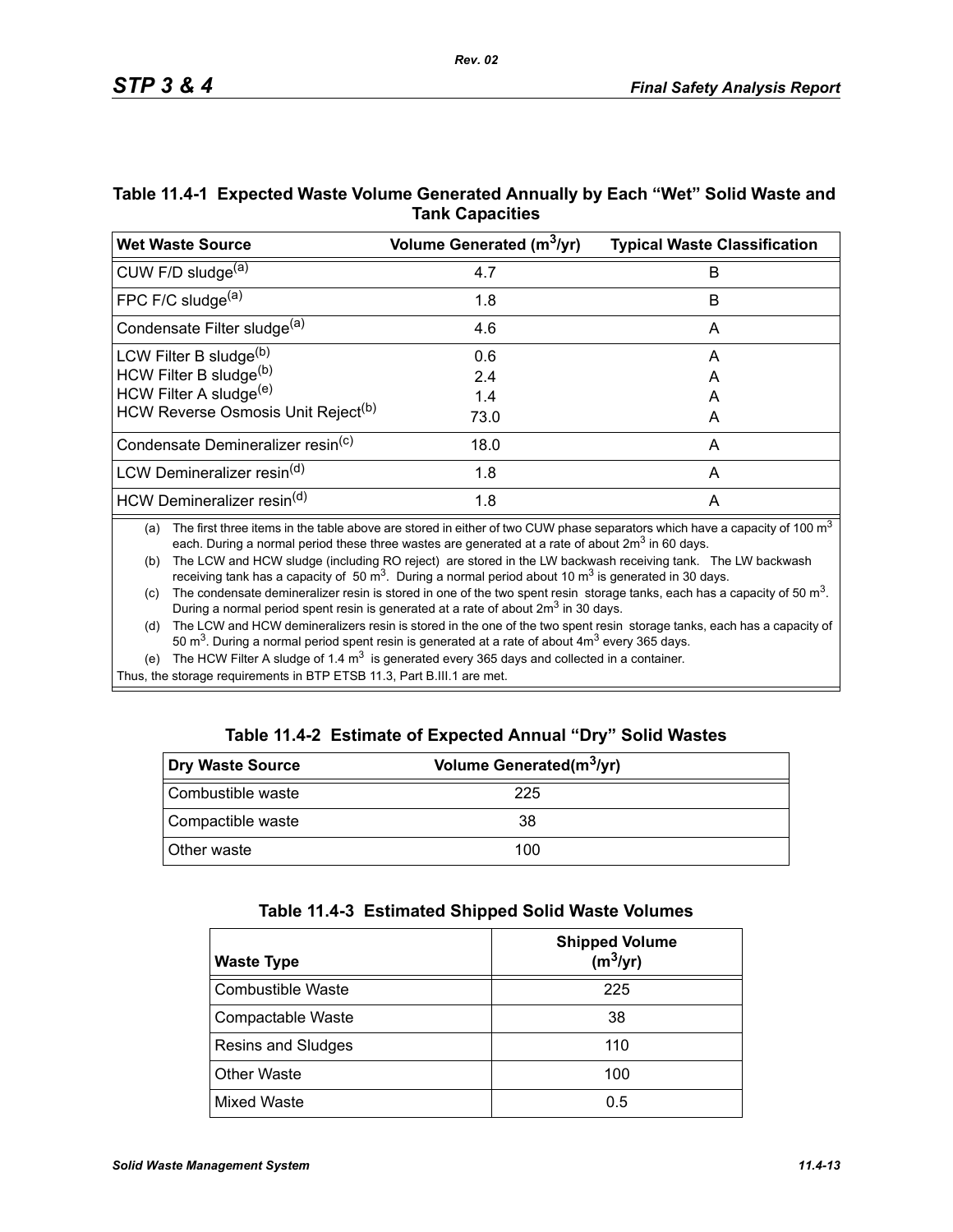| Component                                    | Quantity       | <b>Standards</b>                                                             | <b>Type</b>                                                           | Internal<br>Vol per<br>tank $(m^3)$ | <b>Design</b><br><b>Pressure</b><br>(kg/cm <sup>2</sup> ) | Design<br><b>Temp</b><br>$(^{\circ}C)$ | <b>Normal</b><br>Operating<br><b>Pressure</b><br>(kg/cm <sup>2</sup> ) | <b>Normal</b><br><b>Operating</b><br>Temp (°C) | <b>Material</b> |
|----------------------------------------------|----------------|------------------------------------------------------------------------------|-----------------------------------------------------------------------|-------------------------------------|-----------------------------------------------------------|----------------------------------------|------------------------------------------------------------------------|------------------------------------------------|-----------------|
| <b>Tanks</b>                                 |                |                                                                              |                                                                       |                                     |                                                           |                                        |                                                                        |                                                |                 |
| <b>CUW Backwash</b><br><b>Receiving Tank</b> | $\mathbf{1}$   | API-650/API-620                                                              | Cylindrical,<br>Vertical                                              | 28                                  | atm                                                       | 80                                     | atm                                                                    | 66                                             | SS              |
| CF Backwash<br><b>Receiving Tank</b>         | $\mathbf{1}$   | API-650/API-620                                                              | Cylindrical,<br>Vertical                                              | 60                                  | atm                                                       | 80                                     | atm                                                                    | 66                                             | SS              |
| LW Backwash<br><b>Receiving Tank</b>         | $\mathbf{1}$   | API-650/API-620                                                              | Cylindrical,<br>Vertical                                              | 50                                  | atm                                                       | 80                                     | atm                                                                    | 66                                             | SS              |
| Spent Resin<br>Storage Tank                  | $\overline{2}$ | API-650/API-620                                                              | Cylindrical,<br>Vertical                                              | 50                                  | atm                                                       | 80                                     | atm                                                                    | 66                                             | SS              |
| <b>Phase Separator</b>                       | $\overline{2}$ | API-650/API-620                                                              | Cylindrical,<br>Vertical                                              | 100                                 | atm                                                       | 80                                     | atm                                                                    | 66                                             | SS              |
| <b>CUW Backwash</b><br><b>Transfer Pump</b>  | $\overline{2}$ | API-610; API-674;<br>API-675; ASME<br>Code Section VIII,<br>Div. 1 or Div. 2 | Centrifugal or<br><b>Progressive</b><br>Cavity/<br>Mechanical<br>Seal | 120                                 | 20                                                        | 80                                     | 10                                                                     | 66                                             | SS              |
| CF Backwash<br><b>Transfer Pump</b>          | $\overline{2}$ | API-610; API-674;<br>API-675; ASME<br>Code Section VIII,<br>Div. 1 or Div. 2 | Centrifugal or<br>Progressive<br>Cavity/<br>Mechanical<br>Seal        | 120                                 | 20                                                        | 80                                     | 10                                                                     | 66                                             | SS              |

*STP 3 & 4*

 $11.4 - 14$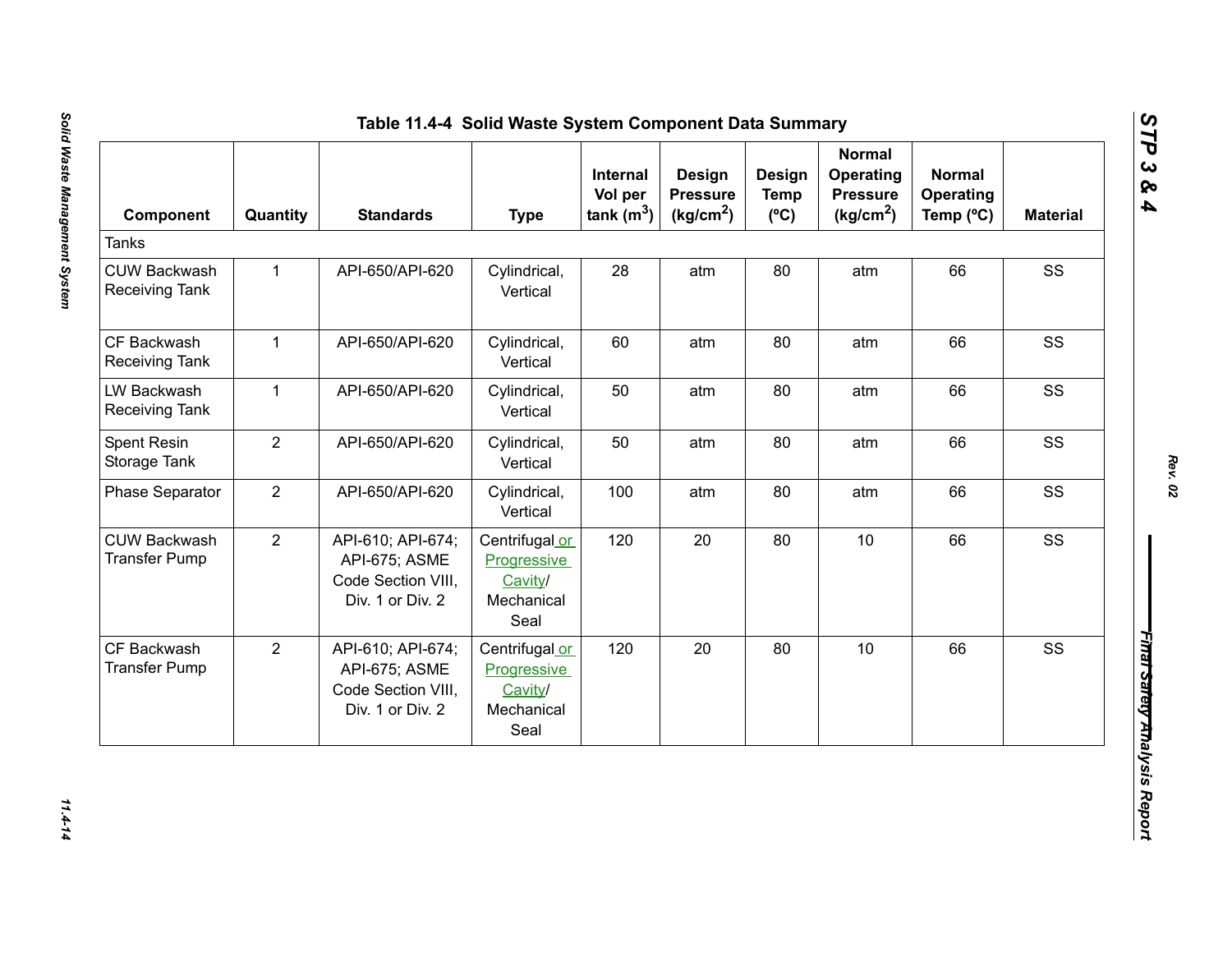| Component                                                           | Quantity       | <b>Standards</b>                                                             | <b>Type</b>                                                    | <b>Internal</b><br>Vol per<br>tank $(m^3)$ | Design<br><b>Pressure</b><br>(kg/cm <sup>2</sup> ) | <b>Design</b><br><b>Temp</b><br>$(^{\circ}C)$ | <b>Normal</b><br>Operating<br><b>Pressure</b><br>(kg/cm <sup>2</sup> ) | <b>Normal</b><br>Operating<br>Temp (°C) | <b>Material</b>       |
|---------------------------------------------------------------------|----------------|------------------------------------------------------------------------------|----------------------------------------------------------------|--------------------------------------------|----------------------------------------------------|-----------------------------------------------|------------------------------------------------------------------------|-----------------------------------------|-----------------------|
| LW Backwash<br><b>Transfer Pump</b>                                 | 2              | API-610; API-674;<br>API-675; ASME<br>Code Section VIII,<br>Div. 1 or Div. 2 | Centrifugal or<br>Progressive<br>Cavity/<br>Mechanical<br>Seal | 120                                        | 20                                                 | 80                                            | 10                                                                     | 66                                      | SS                    |
| Phase Separator<br>Decant Pump                                      | 2              | API-610; API-674;<br>API-675; ASME<br>Code Section VIII,<br>Div. 1 or Div. 2 | Centrifugal/<br>Mechanical<br>Seal                             | 10                                         | 20                                                 | 80                                            | 10                                                                     | 66                                      | SS                    |
| Phase Separator<br>Slurry<br>Recirculation/<br><b>Transfer Pump</b> | $\overline{2}$ | API-610; API-674;<br>API-675; ASME<br>Code Section VIII,<br>Div. 1 or Div. 2 | Centrifugal or<br>Progressive<br>Cavity/<br>Mechanical<br>Seal | 200                                        | 20                                                 | 80                                            | 10                                                                     | 66                                      | SS                    |
| Spent Resin<br>Decant Pump                                          | 2              | API-610; API-674;<br>API-675; ASME<br>Code Section VIII.<br>Div. 1 or Div. 2 | Centrifugal/<br>Mechanical<br>Seal                             | 10 <sup>°</sup>                            | 20                                                 | 80                                            | 10                                                                     | 66                                      | SS                    |
| Spent Resin<br>Slurry<br>Recirculation/<br><b>Transfer Pump</b>     | $\overline{2}$ | API-610; API-674;<br>API-675; ASME<br>Code Section VIII,<br>Div. 1 or Div. 2 | Centrifugal or<br>Progressive<br>Cavity/<br>Mechanical<br>Seal | 100                                        | 20                                                 | 80                                            | 10                                                                     | 66                                      | SS                    |
| Mobile Dewatering Processing Subsystem                              |                |                                                                              |                                                                |                                            |                                                    |                                               |                                                                        |                                         |                       |
| Mobile<br>Dewatering<br>Processing<br>Subsystem                     | 1              | RG 1.1.43<br>(as applicable to<br>components)                                | <b>NA</b>                                                      | <b>NA</b>                                  | <b>NA</b>                                          | <b>NA</b>                                     | <b>NA</b>                                                              | <b>NA</b>                               | Based on<br>component |

*STP 3 & 4*

 $11.4 - 15$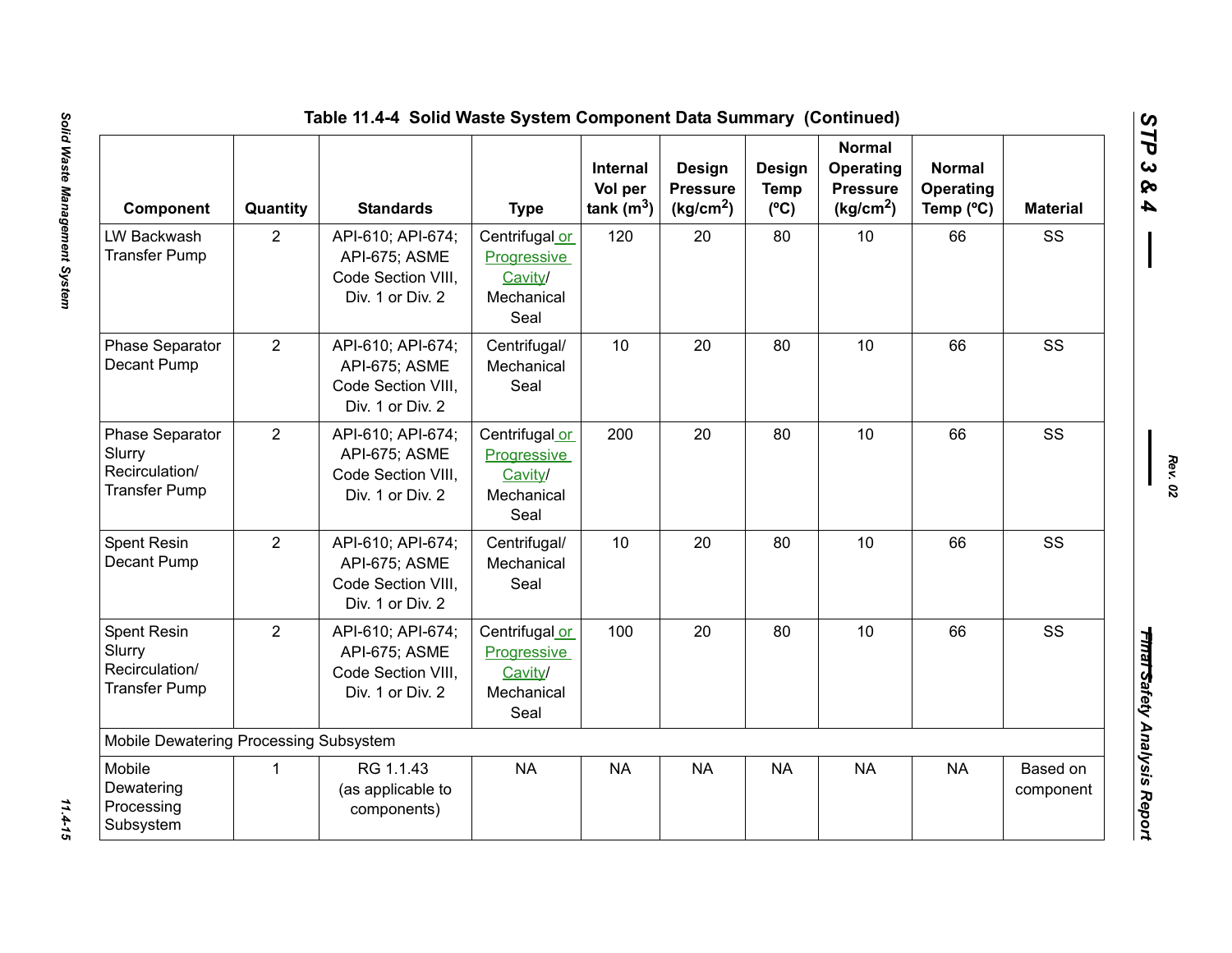|  |  |  | Table 11.4-5 Capability of Solid Radwaste Subsystems to Process Expected Wastes |
|--|--|--|---------------------------------------------------------------------------------|
|--|--|--|---------------------------------------------------------------------------------|

| <b>Wet Waste Source</b>                                                                                                                                                                                  | <b>Volume</b><br>Generate<br>d $(m^3/yr)$ | <b>Batch</b><br><b>Frequenc</b><br>y (days) | <b>Batch</b><br>Volume<br>(m <sup>3</sup> ) | <b>Batch</b><br><b>Transfer</b><br><b>Mixture</b><br>Factor | <b>Total</b><br><b>Batch</b><br><b>Transfer</b><br><b>Volume</b><br>(m <sup>3</sup> ) | <b>Designated</b><br><b>Storage</b><br>Unit(s)                                                          | <b>Storage</b><br>Unit<br>Capacity<br>(m <sup>3</sup> ) | <b>Combined</b><br><b>Batch</b><br>Volume per<br><b>Designated</b><br><b>Storage Unit</b><br>(m <sup>3</sup> ) | <b>Number</b><br>of<br><b>Batches</b><br>per<br>Storage-<br>Unit | Holdup<br><b>Time</b><br>$(days)^{(c)}$ |
|----------------------------------------------------------------------------------------------------------------------------------------------------------------------------------------------------------|-------------------------------------------|---------------------------------------------|---------------------------------------------|-------------------------------------------------------------|---------------------------------------------------------------------------------------|---------------------------------------------------------------------------------------------------------|---------------------------------------------------------|----------------------------------------------------------------------------------------------------------------|------------------------------------------------------------------|-----------------------------------------|
| CUW F/D sludge                                                                                                                                                                                           | $4.7^{(a)}$                               | $60^{(a)}$                                  | 0.77                                        | 8.0                                                         | 6.18                                                                                  | Phase<br>Separator A                                                                                    | 100                                                     | 8.55                                                                                                           | 11.7                                                             | 702                                     |
| FPC F/C sludge                                                                                                                                                                                           | $1.8^{(a)}$                               | $60^{(a)}$                                  | 0.30                                        | 8.0                                                         | 2.37                                                                                  |                                                                                                         |                                                         |                                                                                                                |                                                                  |                                         |
| <b>Condensate Filter</b><br>sludge                                                                                                                                                                       | $4.6^{(a)}$                               | $60^{(a)}$                                  | 0.76                                        | 5.0                                                         | 3.78                                                                                  | Phase<br>Separator B                                                                                    | 100                                                     | 3.78                                                                                                           | 26.4                                                             | 1587                                    |
| LCW Filter B sludge                                                                                                                                                                                      | 0.6                                       | 30                                          | 0.05                                        | 5.0                                                         | 0.25                                                                                  | LW Backwash                                                                                             | 50                                                      | 13.23                                                                                                          | 3.8                                                              | 113                                     |
| <b>HCW Filter B sludge</b>                                                                                                                                                                               | 2.4                                       | 30                                          | 0.20                                        | 5.0                                                         | 0.99                                                                                  | Receiving Tank                                                                                          |                                                         |                                                                                                                |                                                                  |                                         |
| <b>HCW Reverse</b><br>Osmosis Unit Reject                                                                                                                                                                | 73.0                                      | 30                                          | 6.00                                        | 2.0                                                         | 12.00                                                                                 |                                                                                                         |                                                         |                                                                                                                |                                                                  |                                         |
| <b>HCW Filter A sludge</b><br>(charcoal) <sup>(b)</sup>                                                                                                                                                  | 1.4                                       | 365                                         | 1.40                                        | 8.0                                                         | 11.20                                                                                 | Spent Resin<br>Storage Tank B                                                                           | 50                                                      | 40.00                                                                                                          | 1.3                                                              | 456                                     |
| <b>LCW Demineralizer</b><br>resin                                                                                                                                                                        | 1.8                                       | 365                                         | 1.80                                        | 8.0                                                         | 14.40                                                                                 |                                                                                                         |                                                         |                                                                                                                |                                                                  |                                         |
| <b>HCW Demineralizer</b><br>resin                                                                                                                                                                        | 1.8                                       | 365                                         | 1.80                                        | 8.0                                                         | 14.40                                                                                 |                                                                                                         |                                                         |                                                                                                                |                                                                  |                                         |
| Condensate<br>Demineralizer resin                                                                                                                                                                        | $18.0^{(a)}$                              | $30^{(a)}$                                  | 1.48                                        | 8.0                                                         | 11.84                                                                                 | Spent Resin<br>Storage Tank A                                                                           | 50                                                      | 11.84                                                                                                          | 4.2                                                              | 127                                     |
| Notes:<br>(a)<br>Spent charcoal from HCW Filter A is normally sent to a container.<br>(b)<br>The holdup time for each storage tank meets the storage requirements in BTP ETSB 11.3, Part B.III.1.<br>(c) |                                           |                                             |                                             |                                                             |                                                                                       | Values from ABWR DCD Chapter 11, Section 11.4 Solid Waste Management System Table 11.4-1 for CUW F/D, . |                                                         |                                                                                                                |                                                                  |                                         |

*Solid Waste Management System* 

Solid Waste Management System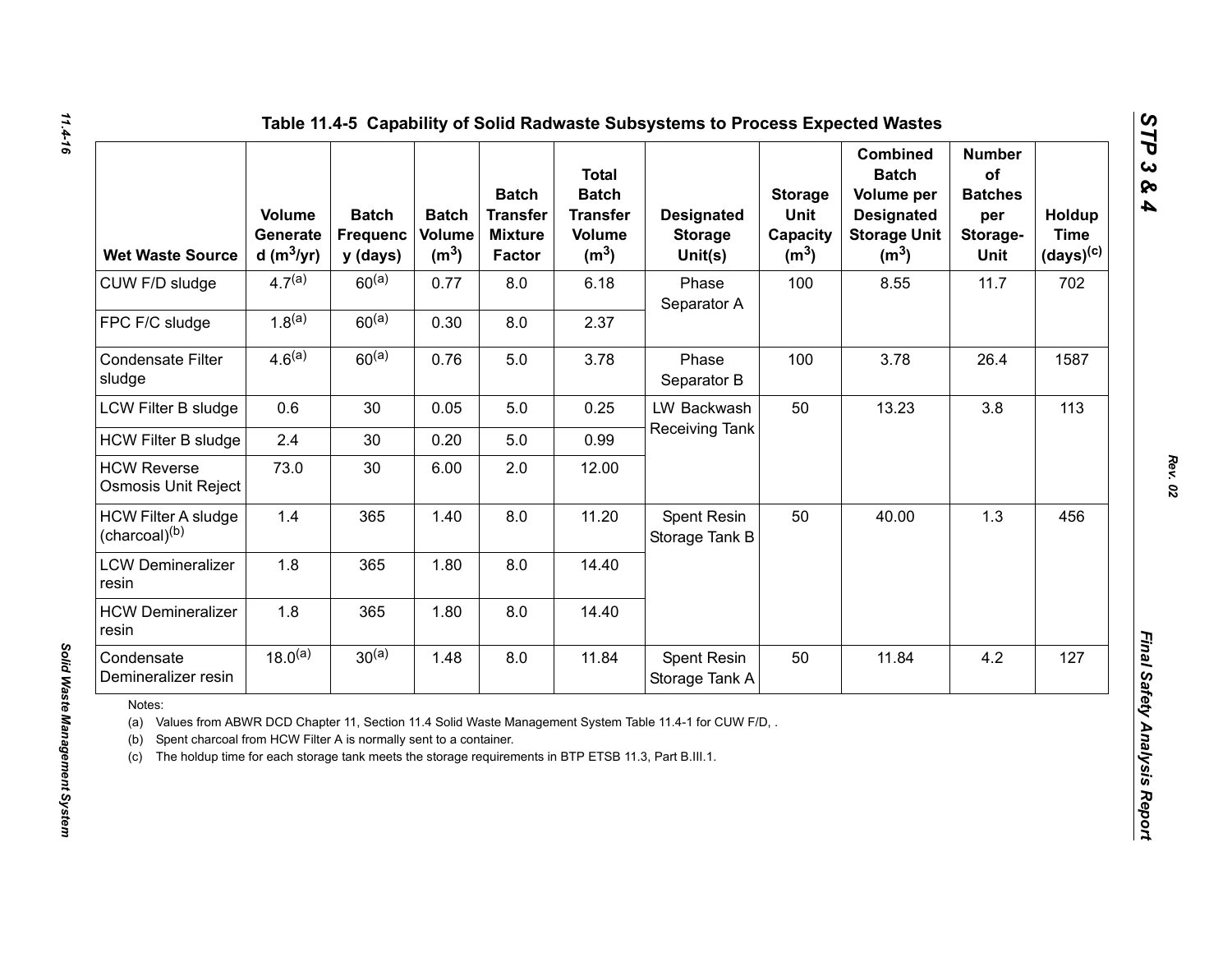| <b>Solid Waste</b>         | Volume<br>Generate<br>d<br>$(m^3/yr)^{(a)}$ | Volume<br>Generated<br>$(m^3)$<br>6 months) | Radwaste<br><b>Container</b><br><b>Type and</b><br><b>Max Weight</b> | <b>Diameter</b><br>of<br>Outside<br>Radwaste<br>Container<br>(m) | Radwaste<br><b>Container</b><br><b>Usable</b><br><b>Volume</b><br>(m <sup>3</sup> ) | <b>Quantity of</b><br><b>Containers</b><br>(6 months) | 10%<br><b>Container</b><br>Increase for<br><b>Filling</b><br>Inefficiency<br>(6 months) | Area<br>needed<br>(m <sup>2</sup> ) | <b>Adjusted</b><br>Footprint<br>Footprint   Area for 2-<br>High<br><b>Stacking</b><br>(m <sup>2</sup> ) | 20%<br>Increase<br><b>Footprint</b><br>Area for<br>Passage<br>Ways $(m^2)$ | <b>Maximum</b><br>Weight of<br><b>Filled</b><br><b>Containers</b><br>(kg) |
|----------------------------|---------------------------------------------|---------------------------------------------|----------------------------------------------------------------------|------------------------------------------------------------------|-------------------------------------------------------------------------------------|-------------------------------------------------------|-----------------------------------------------------------------------------------------|-------------------------------------|---------------------------------------------------------------------------------------------------------|----------------------------------------------------------------------------|---------------------------------------------------------------------------|
| CUW F/D sludge             | 4.7                                         | 2.35                                        | <b>HIC</b>                                                           | 4.9177                                                           | 5.1253                                                                              | 1                                                     | $1.1$                                                                                   | 4.05                                | 4.05                                                                                                    | 4.85                                                                       | 9979                                                                      |
|                            |                                             |                                             | $(20,000$ lbs)                                                       | 1.9                                                              | 5.13                                                                                |                                                       |                                                                                         |                                     |                                                                                                         |                                                                            |                                                                           |
| FPC F/C sludge             | 1.8                                         | 0.90                                        | <b>HIC</b>                                                           | 4.9177                                                           | 5.1253                                                                              | $\mathbf{1}$                                          | $1.1$                                                                                   | 4.05                                | 4.05                                                                                                    | 4.85                                                                       | 9979                                                                      |
|                            |                                             |                                             | $(20,000$ lbs)                                                       | 1.9                                                              | 5.13                                                                                |                                                       |                                                                                         |                                     |                                                                                                         |                                                                            |                                                                           |
| Condensate Filter          | 4.6                                         | 2.30                                        | <b>HIC</b>                                                           | 4.9177                                                           | 5.1253                                                                              | $\mathbf{1}$                                          | 1.1                                                                                     | 4.05                                | 4.05                                                                                                    | 4.85                                                                       | 9979                                                                      |
| sludge                     |                                             |                                             | $(20,000$ lbs)                                                       | 1.9                                                              | 5.13                                                                                |                                                       |                                                                                         |                                     |                                                                                                         |                                                                            |                                                                           |
| <b>LCW Filter B sludge</b> | 0.6                                         | 0.30                                        | <b>HIC</b>                                                           | 4.9177                                                           | 5.1253                                                                              | $\mathbf{1}$                                          | 1.1                                                                                     | 4.05                                | 4.05                                                                                                    | 4.85                                                                       | 9979                                                                      |
|                            |                                             |                                             | $(20,000$ lbs)                                                       | 1.9                                                              | 5.13                                                                                |                                                       |                                                                                         |                                     |                                                                                                         |                                                                            |                                                                           |
| <b>HCW Filter B sludge</b> | 2.4                                         | 1.20                                        | <b>HIC</b>                                                           | 4.9177                                                           | 5.1253                                                                              | $\mathbf{1}$                                          | 1.1                                                                                     | 4.05                                | 4.05                                                                                                    | 4.85                                                                       | 9979                                                                      |
|                            |                                             |                                             | $(20,000$ lbs)                                                       | 1.9                                                              | 5.13                                                                                |                                                       |                                                                                         |                                     |                                                                                                         |                                                                            |                                                                           |
| <b>HCW Reverse</b>         | 73.0                                        | 36.50                                       | HIC                                                                  | 4.9177                                                           | 5.1253                                                                              | 8                                                     | 8.8                                                                                     | 32.36                               | 32.36                                                                                                   | 38.84                                                                      | 79832                                                                     |
| <b>Osmosis Unit Reject</b> |                                             |                                             | $(20,000$ lbs)                                                       | 1.9                                                              | 5.13                                                                                |                                                       |                                                                                         |                                     |                                                                                                         |                                                                            |                                                                           |
| <b>Total (Rounded Up)</b>  |                                             |                                             |                                                                      |                                                                  |                                                                                     | 13                                                    | 15                                                                                      | 53.00                               | 53.00                                                                                                   | 64.00                                                                      | 129727                                                                    |
| <b>HCW Filter A sludge</b> | 1.4                                         | 0.70                                        | <b>HIC</b>                                                           | 4.9177                                                           | 5.1253                                                                              | $\mathbf{1}$                                          | 1.1                                                                                     | 4.05                                | 4.05                                                                                                    | 4.85                                                                       | 9979                                                                      |
| (Charcoal)                 |                                             |                                             | $(20,000$ lbs)                                                       | 1.9                                                              | 5.13                                                                                |                                                       |                                                                                         |                                     |                                                                                                         |                                                                            |                                                                           |
| <b>LCW Demineralizer</b>   | 1.8                                         | 0.90                                        | <b>HIC</b>                                                           | 4.9177                                                           | 5.1253                                                                              | $\mathbf{1}$                                          | $1.1$                                                                                   | 4.05                                | 4.05                                                                                                    | 4.85                                                                       | 9979                                                                      |
| resin                      |                                             |                                             | $(20,000$ lbs)                                                       | 1.9                                                              | 5.13                                                                                |                                                       |                                                                                         |                                     |                                                                                                         |                                                                            |                                                                           |
| <b>HCW Demineralizer</b>   | 1.8                                         | 0.90                                        | <b>HIC</b>                                                           | 4.9177                                                           | 5.1253                                                                              | $\overline{1}$                                        | 1.1                                                                                     | 4.05                                | 4.05                                                                                                    | 4.85                                                                       | 9979                                                                      |
| resin                      |                                             |                                             | $(20,000$ lbs)                                                       | 1.9                                                              | 5.13                                                                                |                                                       |                                                                                         |                                     |                                                                                                         |                                                                            |                                                                           |
| Condensate                 | 18.0                                        | 9.00                                        | <b>HIC</b>                                                           | 4.9177                                                           | 5.1253                                                                              | $\overline{2}$                                        | $2.2\,$                                                                                 | 8.09                                | 8.09                                                                                                    | 9.71                                                                       | 19958                                                                     |
| Demineralizer resin        |                                             |                                             | $(20,000$ lbs)                                                       | 1.9                                                              | 5.13                                                                                |                                                       |                                                                                         |                                     |                                                                                                         |                                                                            |                                                                           |
| <b>Total (Rounded Up)</b>  |                                             |                                             |                                                                      |                                                                  |                                                                                     | 5                                                     | 6                                                                                       | 21.00                               | 21.00                                                                                                   | 25.00                                                                      | 49895                                                                     |

*STP 3 & 4*